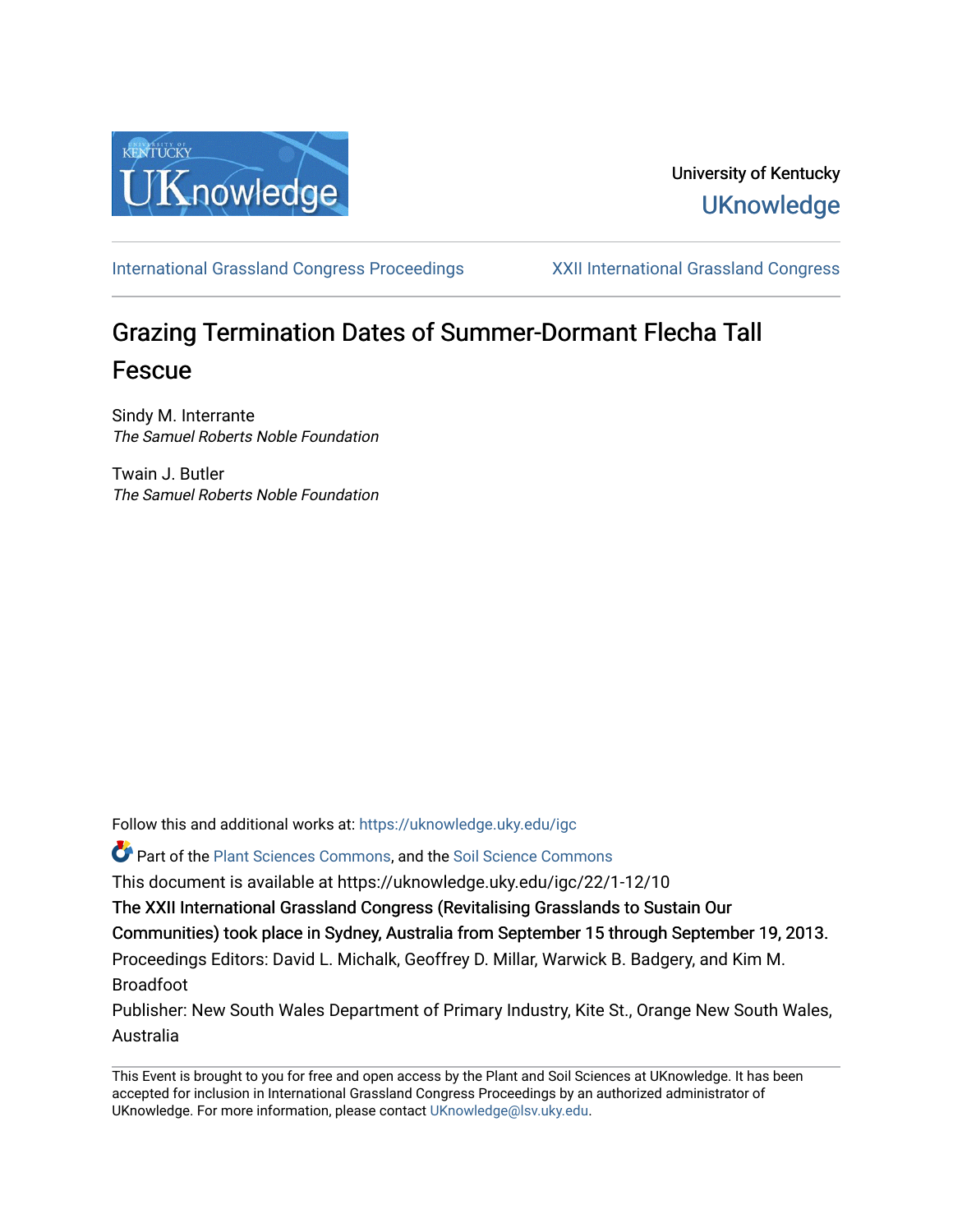### Grazing termination dates of summer-dormant Flecha tall fescue

#### *Sindy M Interrante and Twain J Butler*

The Samuel Roberts Noble Foundation, <u>www.noble.org</u> 2510 Sam Noble Parkway, Ardmore OK 73401, USA Contact email: <u>tjbutler@noble.org</u>

**Keywords:** Grazing, production, summer-dormant tall fescue.

#### **Introduction**

Summer-dormant, Mediterranean-type tall fescue (*Festuca arundiancea* Schreb.) has potential to replace summer-active, Continental-type tall fescue and traditional, annual small grain graze-out systems in the Southern Great Plains region of the USA. This region is characterized by severe water deficits accompanied by extreme heat in summer, and by relatively mild, rainy winters (Malinowski *et al.* 2009). Although the climate of the southern Great Plains is different from the Mediterranean climate, the temperature and precipitation patterns during summer are historically similar. However, in the past decade, the bimodal precipitation pattern with peaks in May and September has become highly unpredictable, resulting in delayed planting of small grains in autumn and lack of winter forage for grazing livestock (Malinowski *et al.* 2009). As a perennial forage crop, summer-dormant tall fescue provides a source of forage during the winter months when warm-season grasses are dormant, reducing pasture establishment costs, soil erosion, and the time and labor associated with annual forage systems (Kindiger and Conley 2002; Beck *et al.* 2008; Islam *et al.* 2011).

Replacing summer-active with summer-dormant cool-season grasses can provide some resilience in the forage systems to extreme seasonal precipitation and temperature patterns (Clark and Harris 2009; Malinowski *et al.* 2005). These conditions, combined with relatively mild winters, allow summer-dormant tall fescue to be better adapted and more persistent in the southern Great Plains than traditional, summer-active types of tall fescue and other cool-season perennial grasses (Hopkins and Bhamidimarri, 2009; Malinowski *et al.* 2009). However there are no best-management practices that address the timing of grazing cessation as it relates to summerdormant tall fescue stand persistence and animal production. The objectives of this study were to determine the effects of four grazing termination dates on endophyte-free 'Flecha' summer-dormant tall fescue forage production, animal production (average daily gain [ADG], gain, and grazing days), and tall fescue persistence (% stand and root mass).

#### **Methods**

Paddocks (0.1 ha each) were planted on 19 September 2010 at 17 kg pure live seed /ha of monoculture summerdormant tall fescue. Tall fescue was planted according to

guidelines outlined by Butler *et al.* (2008), whereby annual grass weeds were sprayed with glyphosate in the spring to prevent seed production, followed by a second application of glyphosate after rainfall to control emerged grass weeds prior to planting tall fescue in the autumn. Soil type was a Weatherford fine sandy loam (Fine-loamy, siliceous, active, thermic Ultic Haplustalfs). Prior to planting in September, 45 kg  $P_2O_5$ , 112 kg  $K_2O$ , and 112 kg N/ha were applied. Paddocks were not grazed during the establishment season to avoid the confounding effects of grazing on persistence.

In both grazing season (2011-12, 2012-13), paddocks were continuously stocked with a variable stocking rate using ewes (*Ovis aries*;  $41 \pm 3.4$  kg initial body weight), and grazing began on all treatments on 11 January 2012 and 30 November 2012. In both seasons (2011-12, 2012- 13), grazing ceased on the terminations date of 3 May, 16 May, 31 May, and 9 June. Stocking rates were adjusted every 28-d based on forage mass (FM) with put-andtakes ewes. Forage mass was measured every 28 d during the grazing season. After grazing termination and after plants entered dormancy in mid-summer (July), FM, root mass, and percent tall fescue stand measurements were taken to estimate storage organ mass and overall health/status of the paddocks prior to recovery/green-up the following autumn.

Percent stand measurements were determined by counting the live plants within  $100 - 10 \times 10$  cm squares of a 1  $m<sup>2</sup>$  quadrat. As late spring temperatures increase and soil moisture is reduced, summer-dormant tall fescue prioritizes photosynthate to increased root and stem base masses and to storage as nonstructural carbohydrates as opposed to new above-ground growth (Thornton *et al*. 2000). Severe defoliation prior to prolonged stress such as drought may limit the persistence of cool-season grasses. Nonstructural carbohydrate reserves are used for respiration during dormancy and for subsequent regrowth under favorable growing conditions (Richards 1993), therefore, fewer carbohydrate reserves may result in less vigorous regrowth and potential stand failure.

#### **Results**

Precipitation during the growing season from September through June was approximately 59% below average during the establishment season (2010-11), similar to the 30-yr average (900 mm) in the 2011-12 season, and 27%